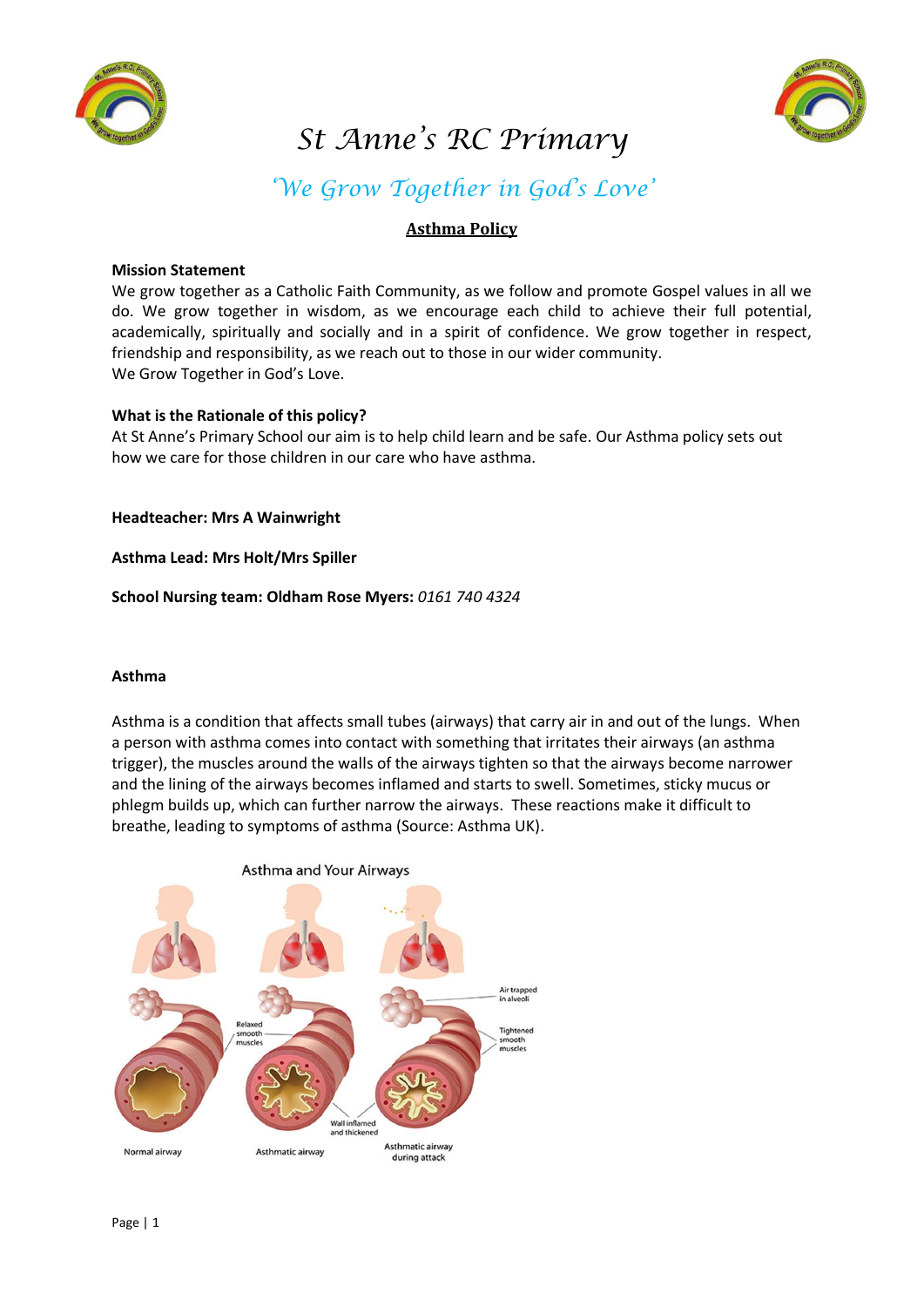As a school, we recognise that asthma is a widespread, serious, but controllable condition. This school welcomes all pupils with asthma and aims to support these children in participating fully in school life. We endeavour to do this by ensuring we have:

- $\checkmark$  an asthma register
- $\checkmark$  up-to-date asthma policy,
- $\checkmark$  an asthma lead,
- $\checkmark$  all pupils with immediate access to their reliever inhaler at all times,
- $\checkmark$  all pupils have an up-to-date asthma action plan,
- $\checkmark$  an emergency salbutamol inhaler
- $\checkmark$  ensure all staff have regular asthma training,
- $\checkmark$  promote asthma awareness pupils, parents and staff.

#### **Asthma Register**

We have an asthma register of children within the school, which we update yearly. We do this by asking parents/carers if their child is diagnosed as asthmatic or has been prescribed a reliever inhaler. When parents/carers have confirmed that their child is asthmatic or has been prescribed a reliever inhaler we ensure that the pupil has been added to the asthma register and has:

- an up-to-date copy of their personal asthma action plan,
- their reliever (salbutamol/terbutaline) inhaler in school,
- permission from the parents/carers to use the emergency salbutamol inhaler if they require it and their own inhaler is broken, out of date, empty or has been lost. (see back of policy)

#### **Asthma Lead**

This school has an asthma lead who is named above. It is the responsibility of the asthma lead to manage the asthma register, update the asthma policy, manage the emergency salbutamol inhalers (please refer to the Department of Health Guidance on the use of emergency salbutamol inhalers in schools, March 2015) ensure measures are in place so that children have immediate access to their inhalers.

#### **Medication and Inhalers**

All children with asthma should have immediate access to their reliever (usually blue) inhaler at all times. The reliever inhaler is a fast acting medication that opens up the airways and makes it easier for the child to breathe.(Source: Asthma UK).

Some children will also have a preventer inhaler, which is usually taken morning and night, as prescribed by the doctor/nurse. This medication needs to be taken regularly for maximum benefit. Children should not bring their preventer inhaler to school as it should be taken regularly as prescribed by their doctor/nurse at home. However, if the pupil is going on a residential trip, we are aware that they will need to take the inhaler with them so they can continue taking their inhaler as prescribed but parents will need to sign medical form – see medical policy (Source: Asthma UK).

Children are encouraged to carry their reliever inhaler as soon as they are responsible enough to do so. We would expect this to be by key stage 2. However, we will discuss this with each child's parent/carer and teacher. We recognise that all children may still need supervision in taking their inhaler.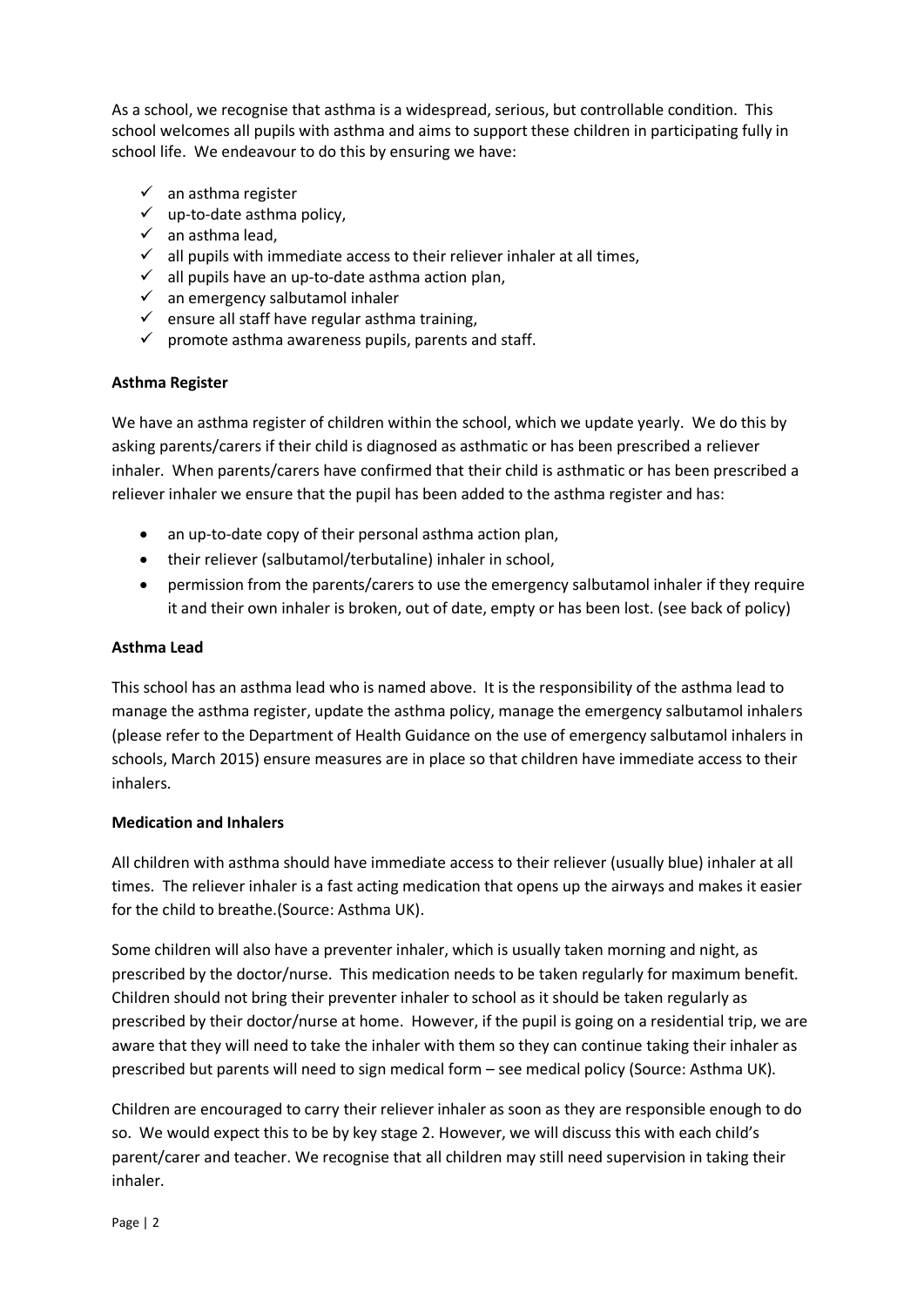For Younger children and some older children, reliever inhalers are kept in the classroom in a clear box in the classroom stock cupboard

School staff are not required to administer asthma medicines to pupils however many children have poor inhaler technique, or are unable to take the inhaler by themselves. Failure to receive their medication could end in hospitalisation or even death. Staff who have had asthma training, and are happy to support children as they use their inhaler, can be essential for the well-being of the child. If we have any concerns over a child's ability to use their inhaler we will refer them to the school nurse and advise parents/carers to arrange a review with their GP/nurse. Please refer to the medicines policy for further details about administering medicines. (Source: Asthma UK)

#### **Asthma Action Plans**

Asthma UK evidence shows that if someone with asthma uses personal asthma action plan they are four times less likely to be admitted to hospital due to their asthma. As a school, we recognise that having to attend hospital can cause stress for a family. Therefore we believe it is essential that all children with asthma have a personal asthma action plan to ensure asthma is managed effectively within school to prevent hospital admissions. (Source: Asthma UK)

#### **Staff training**

Staff have regular Asthma training delivered by the school nurse.

#### **School Environment**

The school does all that it can to ensure the school environment is favourable to pupils with asthma. The school has a definitive no-smoking policy. Pupil's asthma triggers will be recorded as part of their asthma action plans and the school will ensure that pupil's will not come into contact with their triggers, where possible.

We are aware that triggers can include:

- *Colds and infection*
- *Dust and house dust mite*
- *Pollen, spores and moulds*
- *Feathers*
- *Furry animals*
- *Exercise, laughing*
- *Stress*
- *Cold air, change in the weather*
- *Chemicals, glue, paint, aerosols*
- *Food allergies*
- *Fumes and cigarette smoke (Source: Asthma UK)*

As part of our responsibility to ensure all children are kept safe within the school grounds and on trips away, a risk assessment will be performed by staff. These risk assessments will establish asthma triggers which the children could be exposed to and plans will be put in place to ensure these triggers are avoided, where possible.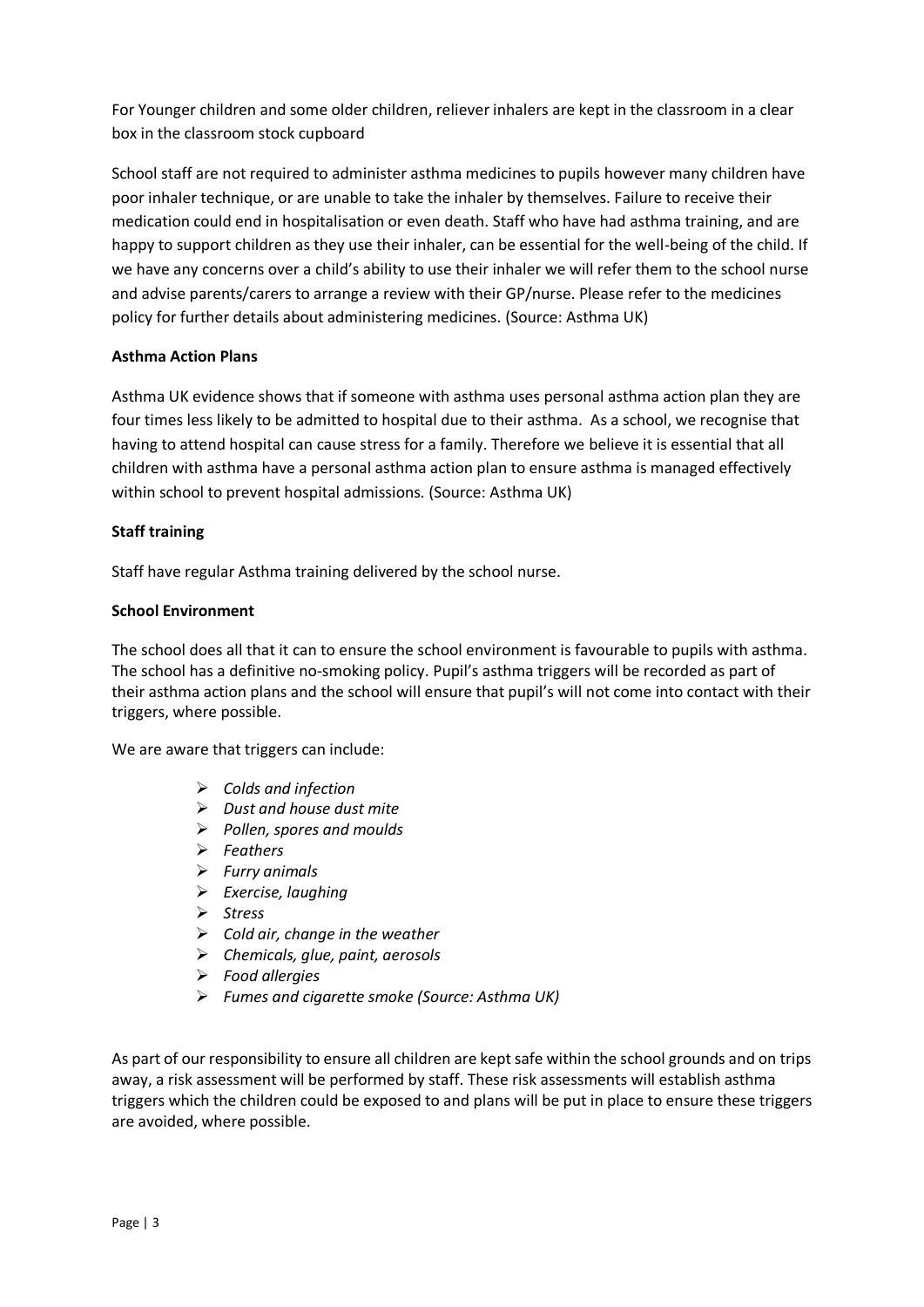#### **Exercise and activity**

Taking part in sports, games and activities is an essential part of school life for all pupils. All staff will know which children in their class have asthma and all PE teachers at the school will be aware of which pupils have asthma from the school's asthma register. (Source: Asthma UK)

Pupils with asthma are encouraged to participate fully in all activities. Staff will remind pupils whose asthma is triggered by exercise to take their reliever inhaler before the lesson, and to thoroughly warm up and down before and after the lesson. It is agreed with staff that pupils who are mature enough will carry their inhaler with them and those that are too young will have their inhaler labelled and kept in a box at the site of the lesson. If a pupil needs to use their inhaler during a lesson they will be encouraged to do so. (Source: Asthma UK)

There has been a large emphasis in recent years on increasing the number of children and young people involved in exercise and sport in and outside of school. The health benefits of exercise are well documented and this is also true for children and young people with asthma. It is therefore important that the school involve pupils with asthma as much as possible in and outside of school. The same rules apply for out of hours sport as during school hours PE. (Source: Asthma UK)

#### **When asthma is effecting a pupil's education**

The school are aware that the aim of asthma medication is to allow people with asthma to live a normal life. Therefore, if we recognise that if asthma is impacting on their life a pupil, and they are unable to take part in activities, tired during the day, or falling behind in lessons we will discuss this with parents/carers, the school nurse, with consent, and suggest they make an appointment with their asthma nurse/doctor. It may simply be that the pupil needs an asthma review, to review inhaler technique, medication review or an updated Personal Asthma Action Plan, to improve their symptoms. However, the school recognises that Pupils with asthma could be classed as having disability due to their asthma as defined by the Equality Act 2010, and therefore may have additional needs because of their asthma.

#### **Emergency Salbutamol Inhaler in school**

As a school we are aware of the guidance 'The use of emergency salbutamol inhalers in schools from [the Department of Health](https://www.gov.uk/government/publications/emergency-asthma-inhalers-for-use-in-schools)' (March, 2015) which gives guidance on the use of emergency salbutamol inhalers in schools (March, 2015).

As a school we are able to purchase salbutamol inhalers and spacers from community pharmacists without a prescription.

We have 1 emergency kit which is kept in the office so it is easy to access. Each kit contains:

- $\triangleright$  A salbutamol metered dose inhaler;
- $\triangleright$  At least two spacers compatible with the inhaler;
- $\triangleright$  Instructions on using the inhaler and spacer;
- $\triangleright$  Instruction on cleaning and storing the inhaler;
- Manufacturer's information;
- $\triangleright$  A checklist of inhalers, identified by their batch number and expiry date.
- $\triangleright$  A note of the arrangements for replacing the inhaler and spacers;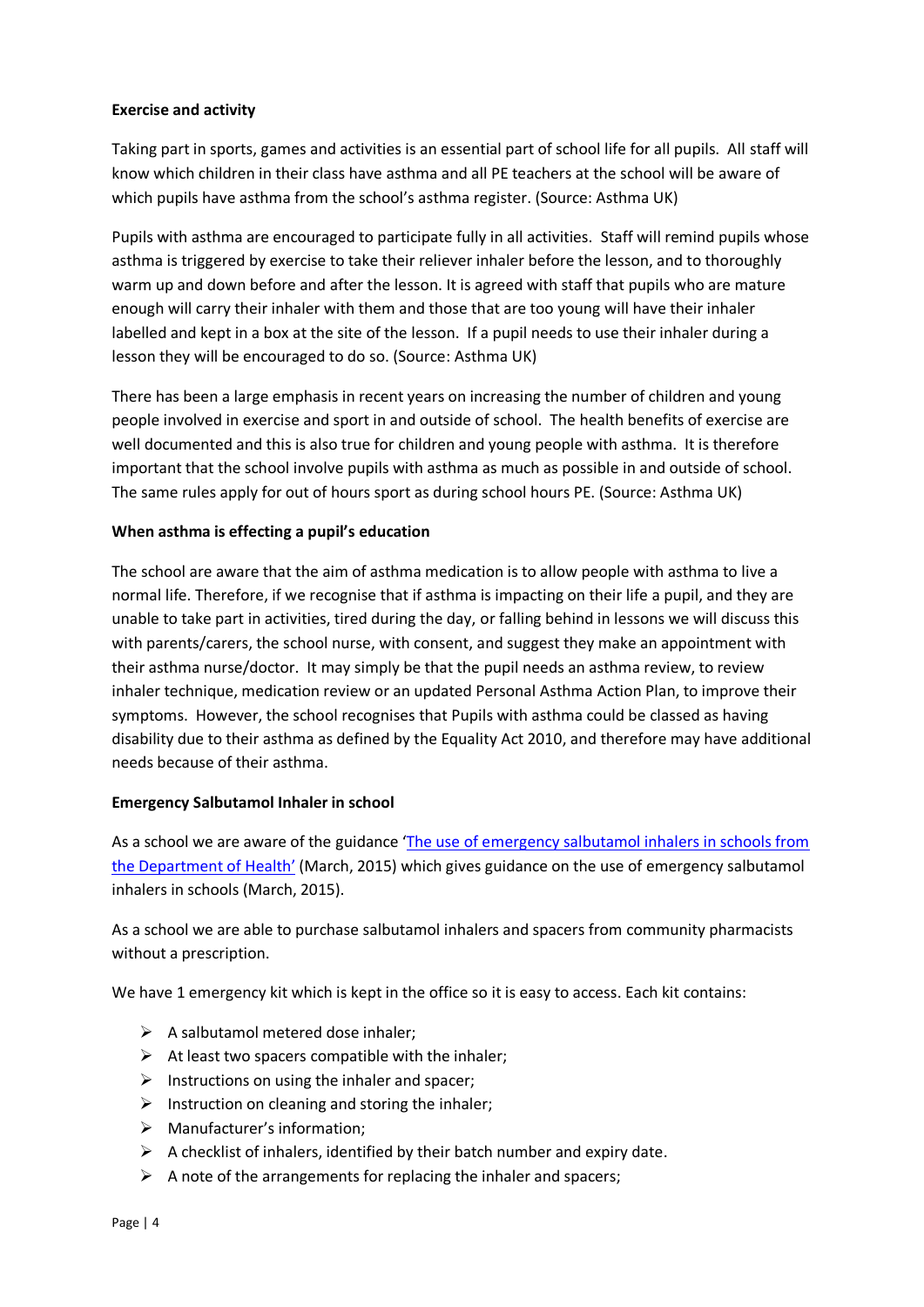- $\triangleright$  A list of children NOT permitted to use the emergency inhaler:
- $\triangleright$  A record of administration

We understand that salbutamol is a relatively safe medicine, particularly if inhaled, but all medicines can have some adverse effects. Those of inhaled salbutamol are well known, tend to be mild and temporary are not likely to cause serious harm. The child may feel a bit shaky or may tremble, or they may say that they feel their heart is beating faster.

We will ensure that the emergency salbutamol inhaler is only used by children who have asthma or who have been prescribed a reliever inhaler, and for whom written parental consent has been given.

The schools asthma lead and team will ensure that:

- $\triangleright$  On a regular basis the inhaler and spacers are present and in working order, and the inhaler has sufficient number of doses available;
- $\triangleright$  replacement inhalers are obtained when expiry dates approach;
- $\triangleright$  Replacement spacers are available following use;
- $\triangleright$  The plastic inhaler housing (which holds the canister) has been cleaned, dried and returned to storage following use, or that replacements are available if necessary. Before using a salbutamol inhaler for the first time, or if it has not been used for 2 weeks or more, shake and release 2 puffs of medicine into the air

The spacer cannot be reused. We will replace spacers following use. The inhaler can be reused, so long as it hasn't come into contact with any bodily fluids. Following use, the inhaler canister will be removed and the plastic inhaler housing and cap will be washed in warm running water, and left to dry in air in a clean safe place. The canister will be returned to the housing when dry and the cap replaced.

Spent inhalers will be returned to the pharmacy to be recycled.

The emergency salbutamol inhaler will only be used by children:

 Who have been diagnosed with asthma and prescribed a reliever inhaler OR who have been prescribed a reliever inhaler **AND** for whom written parental consent for use of the emergency inhaler has been given.

The name(s) of these children will be clearly written in our emergency kit(s). The parents/carers will always be informed in writing if their child has used the emergency inhaler, so that this information can also be passed onto the GP.

#### **Common 'day to day' symptoms of asthma**

As a school we require that children with asthma have a personal asthma action plan which can be provided by their doctor / nurse. These plans inform us of the day-to-day symptoms of each child's asthma and how to respond to them in an individual basis. We will also send home our own information and consent form for every child with asthma each school year *(see appendix 1)*. This needs to be returned immediately and kept with our asthma register.

However, we also recognise that some of the most common day-to-day symptoms of asthma are: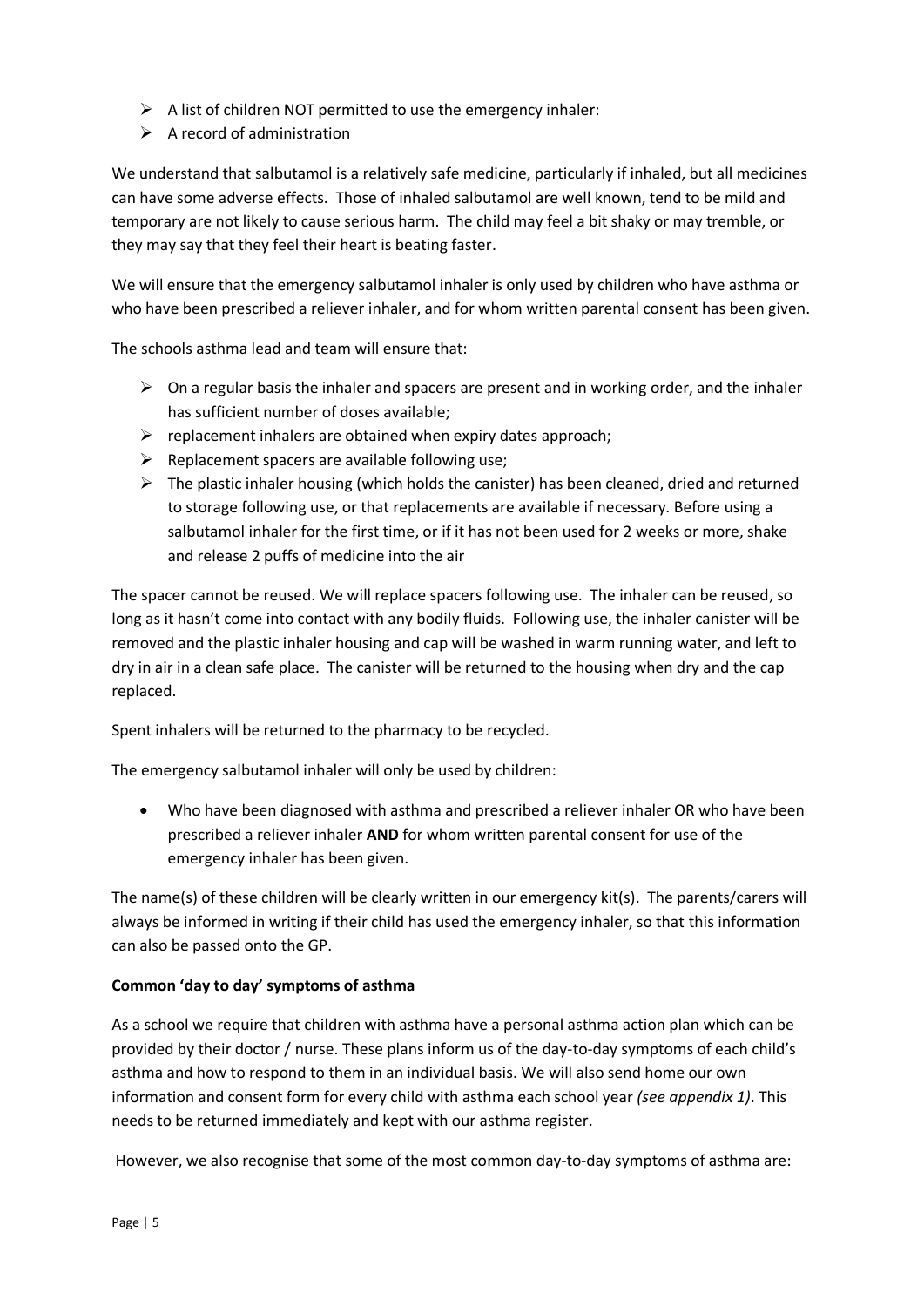- $\triangleright$  Dry cough
- $\triangleright$  wheeze (a 'whistle' heard on breathing out) often when exercising
- $\triangleright$  Shortness of breath when exposed to a trigger or exercising
- $\triangleright$  Tight chest

These symptoms are usually responsive to the use of the child's inhaler and rest (e.g. stopping exercise). As per DOH document; they would not usually require the child to be sent home from school or to need urgent medical attention.

#### **Asthma Attacks**

The school recognises that if all of the above is in place, we should be able to support pupils with their asthma and hopefully prevent them from having an asthma attack. However, we are prepared to deal with asthma attacks should they occur.

All staff will receive an asthma update annually, and as part of this training, they are taught how to recognise an asthma attack and how to manage an asthma attack. In addition guidance will be displayed in the staff room *(see appendix 2)*.

## **The department of health Guidance on the use of emergency salbutamol inhalers in schools (March 2015) states the signs of an asthma attack are:**

- Persistent cough (when at rest)
- A wheezing sound coming from the chest (when at rest)
- Difficulty breathing (the child could be breathing fast and with effort, using all accessory muscles in the upper body)
- Nasal flaring
- Unable to talk or complete sentences. Some children will go very quiet
- May try to tell you that their chest 'feels tight' (younger children may express this as tummy ache)

If the child is showing these symptoms we will follow the guidance for responding to an asthma attack recorded below. However, we also recognise that we need to call an ambulance immediately and commence the asthma attack procedure without delay if the child:

| *Appears exhausted                  | *is going blue |
|-------------------------------------|----------------|
| *Has a blue/white tinge around lips | *has collapsed |

#### **It goes on to explain that in the event of an asthma attack:**

- Keep calm and reassure the child
- Encourage the child to sit up and slightly forward
- Use the child's own inhaler if not available, use the emergency inhaler
- Remain with the child while the inhaler and spacer are brought to them
- \*Shake the inhaler and remove the cap
- \* Place the mouthpiece between the lips with a good deal, or place the mask securely over the nose and mouth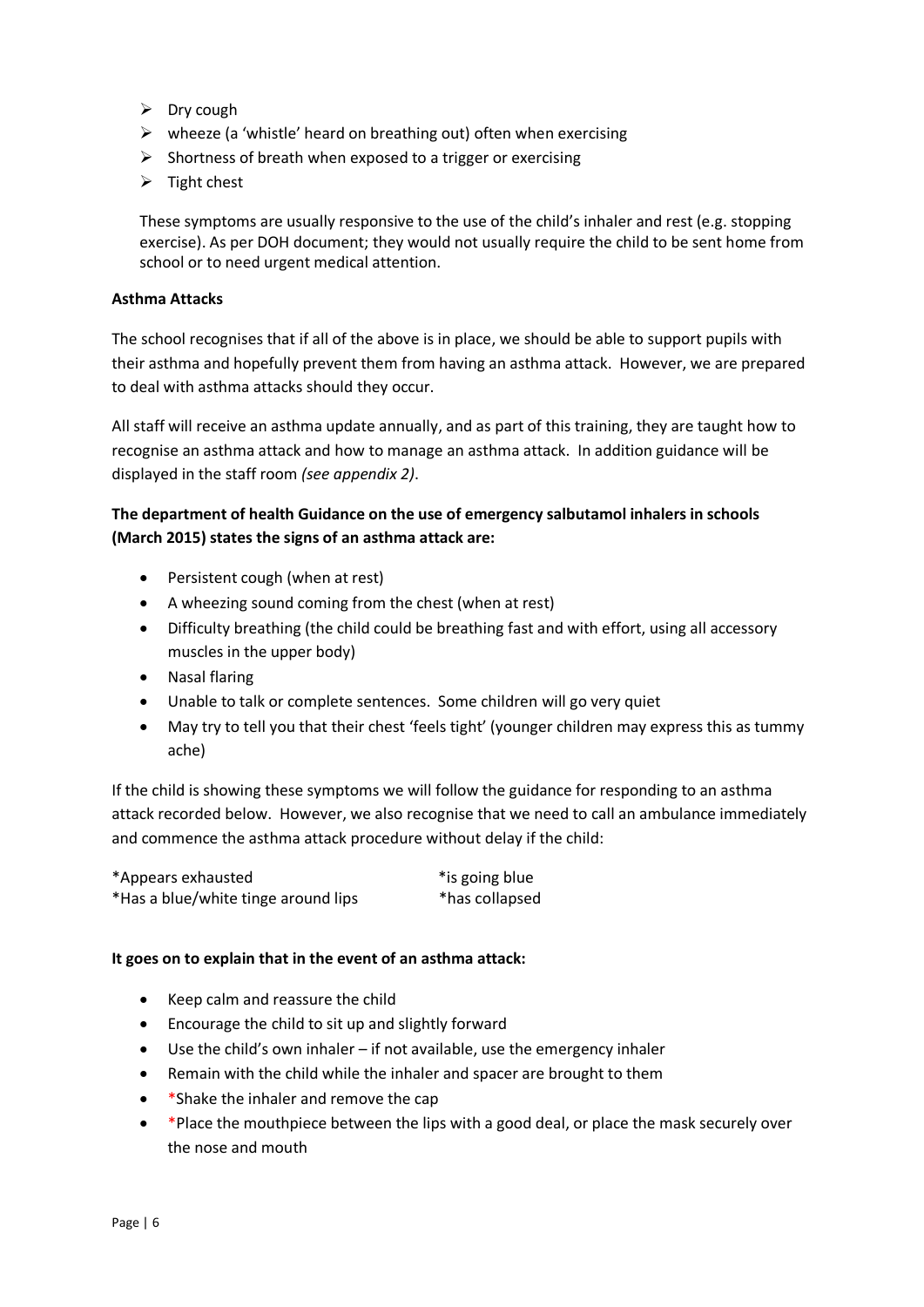- \*Immediately help the child to take two puffs of salbutamol via the spacer, one at a time.(1 puff to 5 breaths)
- If there is no improvement, repeat these steps\* up to a maximum of 10 puffs
- Stay calm and reassure the child. Stay with the child until they feel better. The child can return to school activities when they feel better.
- If you have had to treat a child for an asthma attack in school, it is important that we inform the parents/carers and advise that they should make an appointment with the GP
- If the child has had to use 6 puffs or more in 4 hours the parents should be made aware and they should be seen by their doctor/nurse.
- If the child does not feel better or you are worried at ANYTIME before you have reached 10 puffs, call 999 FOR AN AMBULANCE and call for parents/carers.
- If an ambulance does not arrive in 10 minutes give another 10 puffs in the same way
- A member of staff will always accompany a child taken to hospital by an ambulance and stay with them until a parent or carer arrives

- **References**
- Asthma UK website (2015)
- Asthma UK (2006) School Policy Guidelines.
- BTS/SIGN asthma Guideline
- Department of Health (2014) Guidance on the use of emergency salbutamol inhaler in schools

Review: Autumn 2024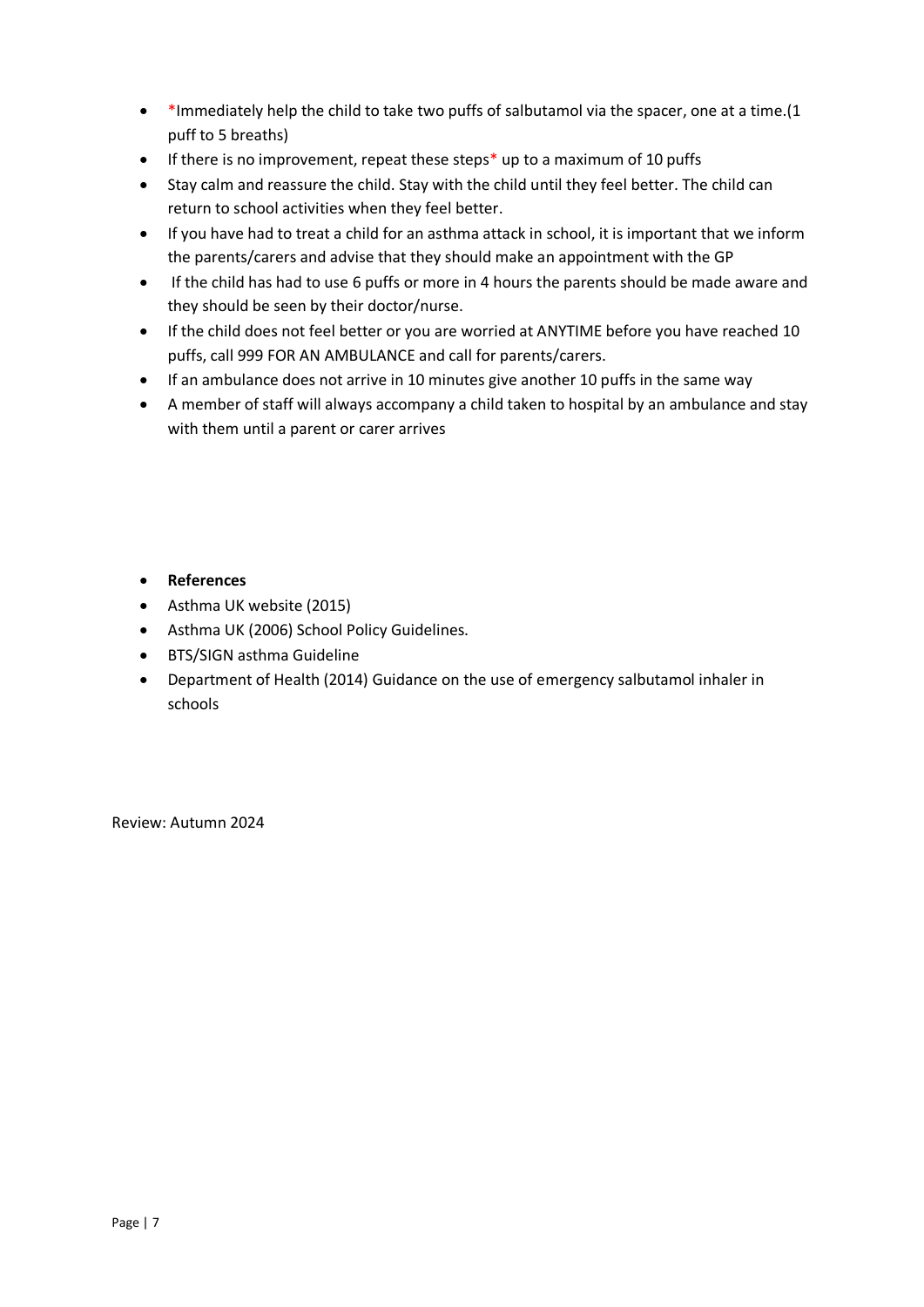#### **Appendix 1**

# **School Action Plan** Date: Date:

| Affix photo here |
|------------------|
|                  |
|                  |
|                  |
|                  |
|                  |

What are the signs that you/your child may be having an asthma attack?

Are there any key words that you/your child may use to express their asthma symptoms?

| What is the name of your/your child's reliever medicine and the device? |     |    |  |  |
|-------------------------------------------------------------------------|-----|----|--|--|
| Does your child have a spacer device? (please circle)                   | Yes | No |  |  |
| Does your child need help using their inhaler? (please circle) Yes      |     | No |  |  |

What are your/your child's known asthma triggers?

Do you/your child need to take their reliever medicine before exercise? (please circle) Yes No

If YES, Warm up properly and take 2 puffs (1 at a time) of the reliever inhaler 15 minutes before any exercise unless otherwise indicated below:

| I give my consent for school staff to administer/assist my child with their own reliever inhaler as required. Their<br>inhaler is clearly labelled and in date. |  |  |  |
|-----------------------------------------------------------------------------------------------------------------------------------------------------------------|--|--|--|
|                                                                                                                                                                 |  |  |  |
|                                                                                                                                                                 |  |  |  |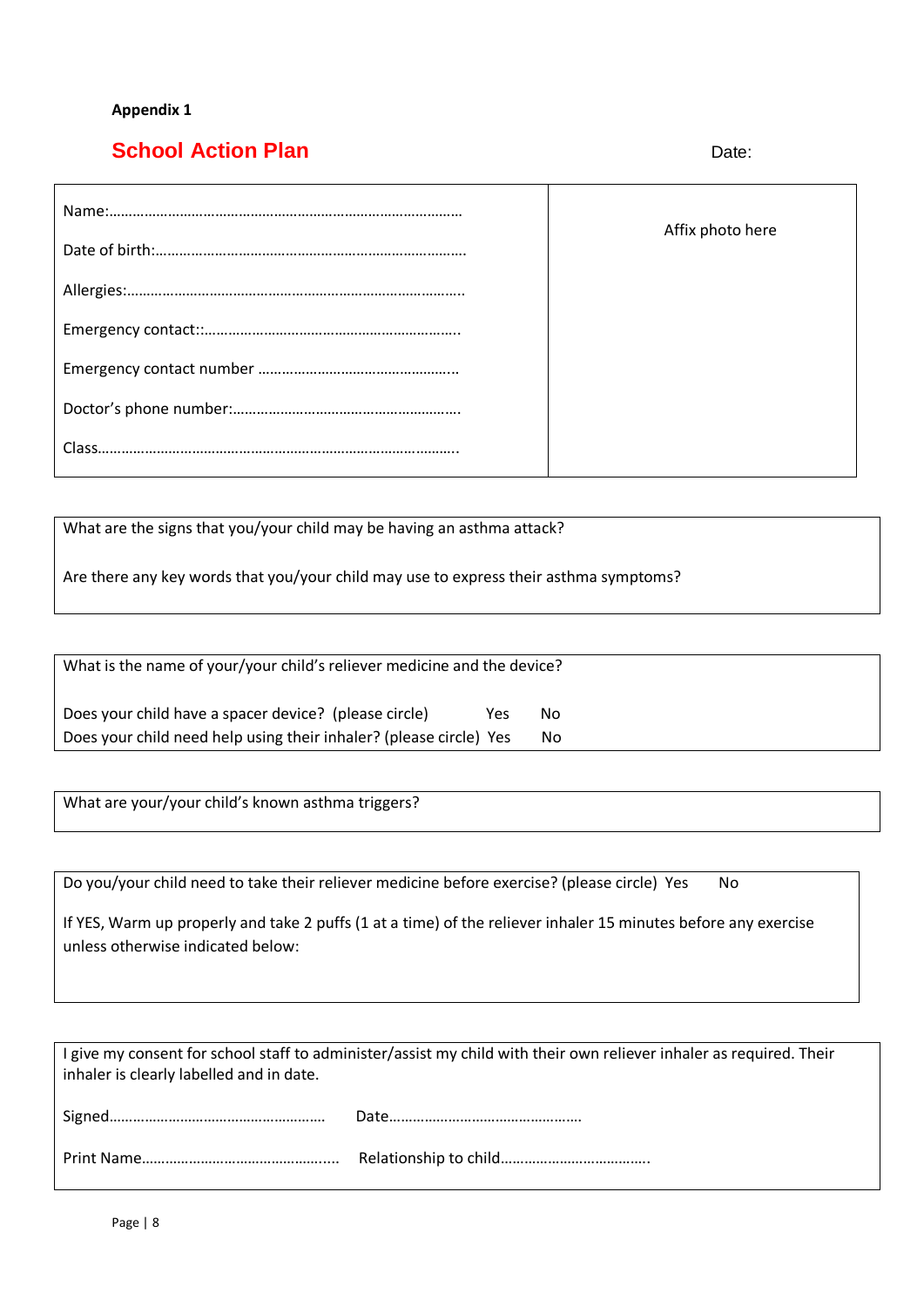#### CONSENT FORM USE OF EMERGENCY SALBUTAMOL INHALER

Child showing symptoms of asthma/having asthma attack

- 1. I can confirm that my child has been diagnosed with asthma/has been prescribed an inhaler (delete as appropriate)
- 2. My Child has a working, in-date inhaler, clearly labelled with their name, which they will bring with them to school every day/that will be left at school (delete as appropriate)
- 3. In the event of my child displaying symptoms of asthma, and if their inhaler is not available or is unusable, I consent for my child to receive salbutamol from an emergency inhaler held by the school for such emergencies

| Signed                                | Date |
|---------------------------------------|------|
|                                       |      |
|                                       |      |
|                                       |      |
|                                       |      |
| Parent's address and contact details: |      |
|                                       |      |
|                                       |      |
|                                       |      |
|                                       |      |
|                                       |      |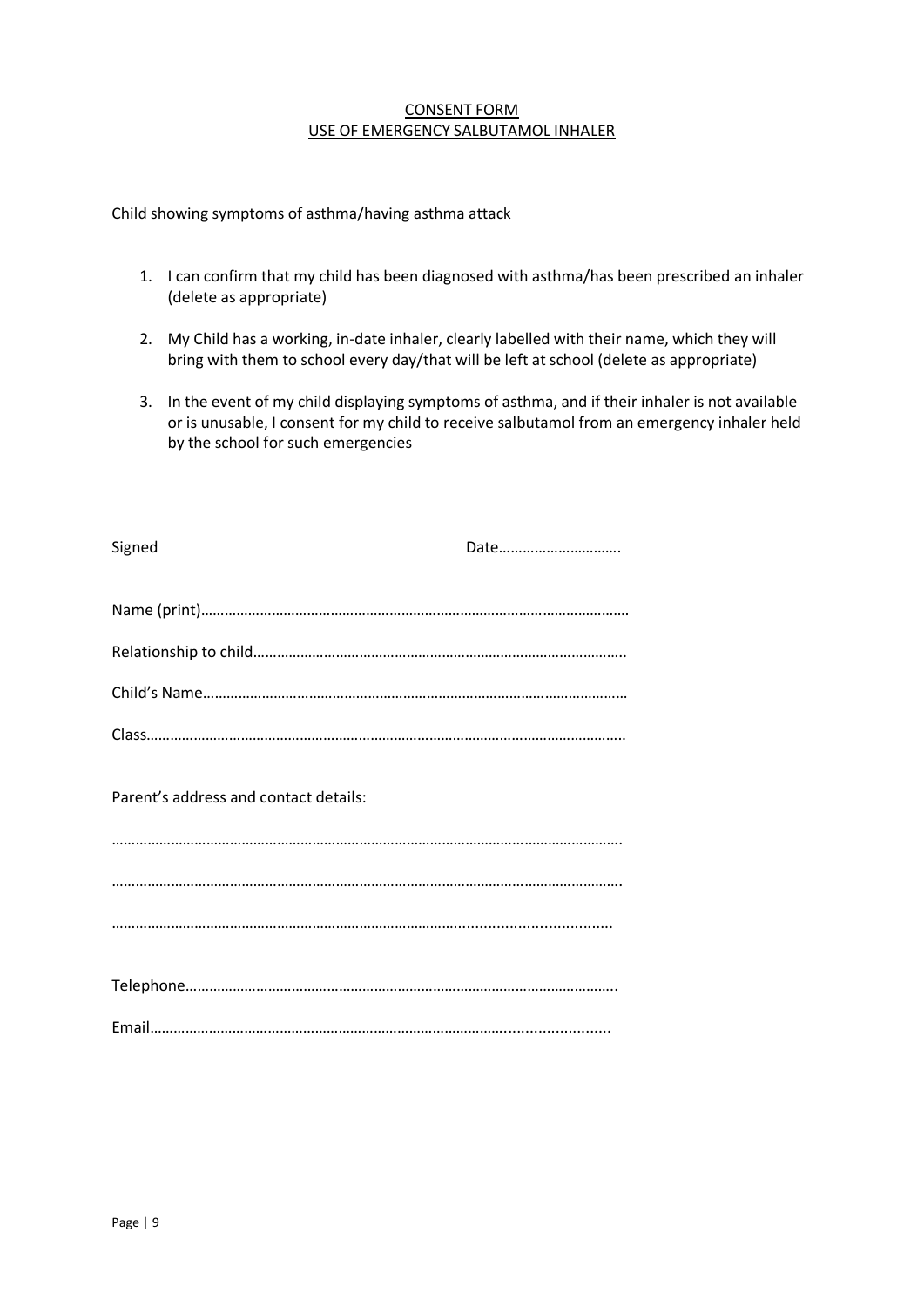#### **Appendix 2**

## Symptoms of an asthma attack

- Not all symptoms listed have to be present for this to be an asthma attack
- Symptoms can get worse very quickly
- If in doubt, give emergency treatment.
- Side effects from salbutamol tend to be mild and temporary. These side effects include feeling shaky, or stating that the heart is beating faster.

#### Cough

A dry persistent cough may be a sign of an asthma attack.

#### Chest tightness or pain

This may be described by a child in many ways including a 'tight chest', 'chest pain', tummy ache

#### Shortness of breath

A child may say that it feels like it's difficult to breathe, or that their breath has 'gone away'

#### Wheeze

A wheeze sounds like a whistling noise, usually heard when a child is breathing out. A child having an asthma attack may, or may not be wheezing.

#### Increased effort of breathing

This can be seen when there is sucking in between ribs or under ribs or at the base of the throat. The chest may be rising and falling fast and in younger children, the stomach may be obviously moving in and out. Nasal flaring.

#### Difficulty in speaking

The child may not be able to speak in full sentences

#### Struggling to breathe

The child may be gasping for air or exhausted from the effort of breathing

# CALL AN AMBULANCE IMMEDIATELY, WHILST GIVING EMERGENCY TREATMENT IF THE CHILD

- Appears exhausted
- Has blue/white tinge around the lips
- Is going blue
- Has collapsed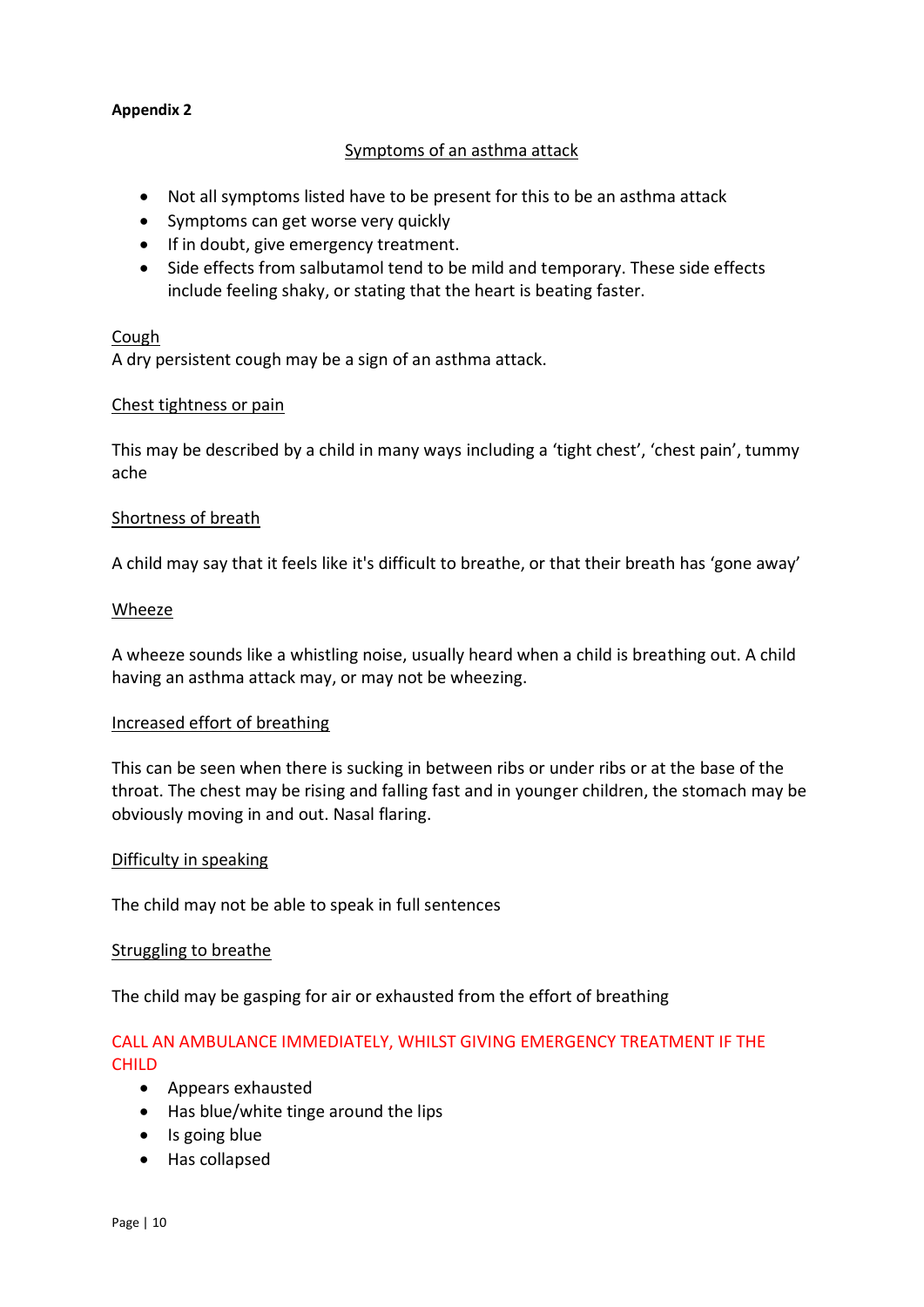#### Administering reliever inhaled therapy through a spacer

A metered dose inhaler can be used through a spacer device. **If the inhaler has not been used for 2 weeks then press the inhaler twice into the air to clear it.**

## A Spacer might be Orange Yellow Blue Clear

#### A spacer may have A mask

A mouthpiece





- 1. Keep calm and reassure the child
- 2. Encourage the child to sit up
- 3. Remove cap from inhaler
- 4. Shake inhaler and place it in the back of the spacer
- 5. Place mouthpiece in mouth with a good seal, (or if using the mask place securely over the mouth and nose)
- 6. Encourage the child to breathe in and out slowly and gently
- 7. Depress the canister encouraging the child to continue to breathe in and out for 5 breaths
- 8. Remove the spacer
- 9. Wait 30 seconds and repeat steps 2-6
- 10. Assess for improvement in symptoms

Dependent on response steps 2-7 can be repeated according to response up to 10 puffs.

If there is no improvement **CALL 999.** If help does not arrive in 10 minutes give another 10 puffs in the same way.

If the child does not feel better or you are worried **ANYTIME** before you have reached 10 puffs, **call 999 for an ambulance and continue to treat as above.**